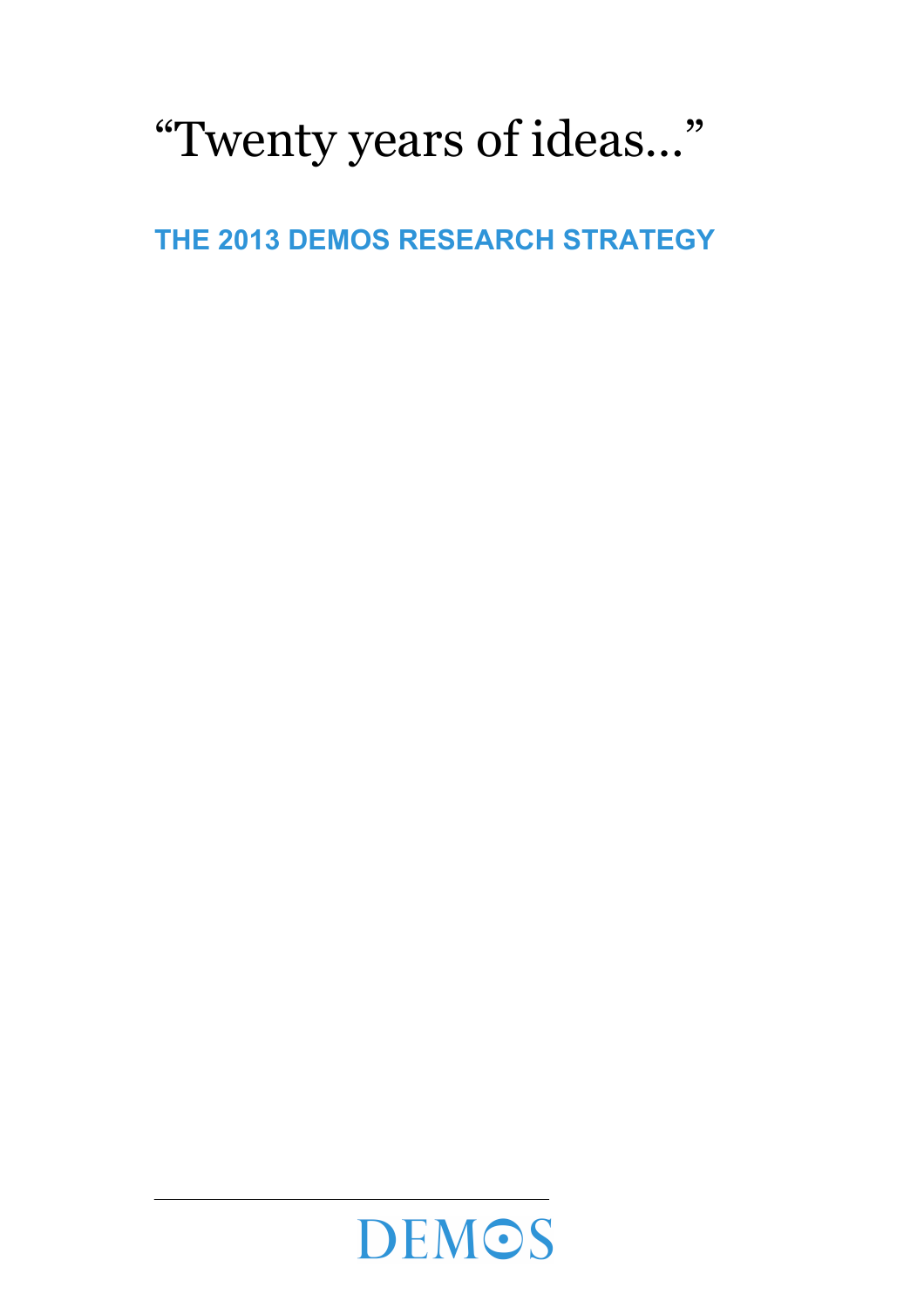#### **About Demos**

Demos is Britain's leading cross-party think tank. We produce original research, publish innovative thinkers and host thought-provoking events. We have spent 20 years at the centre of the policy debate, with an overarching mission to bring politics closer to people.

Demos is now exploring some of the most persistent frictions within modern politics, especially in those areas where there is a significant gap between the intuitions of the ordinary voter and political leaders. Can a liberal politics also be a popular politics? How can policy address widespread anxieties over social issues such as welfare, diversity and family life? How can a dynamic and open economy also produce good jobs, empower consumers and connect companies to the communities in which they operate?

Our worldview is reflected in the methods we employ: we recognise that the public often have insights that the experts do not. We pride ourselves in working together with the people who are the focus of our research. Alongside quantitative research, Demos pioneers new forms of deliberative work, from citizens' juries and ethnography to social media analysis. Demos is an independent, educational charity. In keeping with our mission, all our work is available to download for free under an open access license and all our funders are listed in our yearly accounts.

#### **CONTACT**

Sophie Duder sophie.duder@demos.co.uk 0207 367 6326

#### **DEMOS**

3rd Floor, Magdalen House 136 Tooley Street London SE1 2TU

T 0845 458 5949 © Demos. Some rights reserved.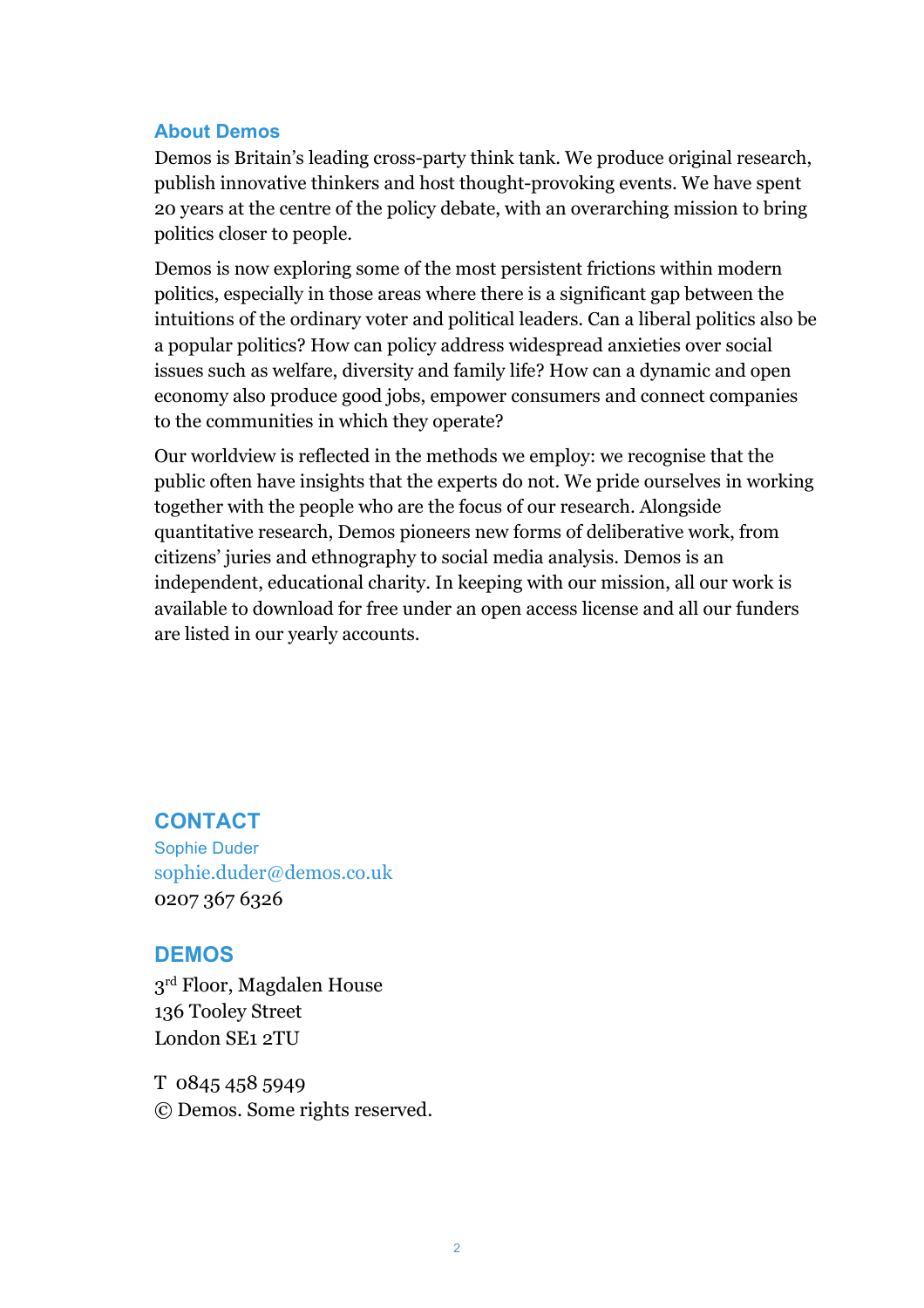#### **Overview**

In 2013 Demos will celebrate our 20th year as one of the UK's leading think-tanks. We will be marking the occasion with a series of specially commissioned events and publications that will review and celebrate the ideas and thinkers that have put Demos the heart of the UK policy landscape for the past two decades. The 2013 Demos partnership programme will involve access to all our birthday celebrations, alongside the usual mix of topical written briefings, bespoke events and networking sessions.

The Demos Research programme for 2013 has four main work streams, which are explored further in this document. They are:

- 1. Growth and good business
- 2. Welfare and public services
- 3. Citizenship and political participation
- 4. Integration and national identity

Alongside our partnership and research programmes, Demos will also continue its tradition of institution building. Over the last two years Demos has helped 'spin out' the now-independent Centre for London (CfL). CfL was established to help promote a wider understanding of the challenges facing London, and to develop long-term policy solutions for the capital. As of January 2013 CfL has successfully completed its transition to become an independent organisation.

In 2013 Demos is establishing two new ventures. The first of these is on financial services, Britain's most important industry but far from its best understood. Demos Finance, a new unit within Demos, will seek to promote informed debate – at both expert and popular level - about the future of the financial services sector, including how to maximise its contribution to the UK economy.

The second new venture for 2013 is the new Centre for the Analysis of Social Media (CASM). CASM is a collaboration between Demos and the Text Analytics Group at the University of Sussex. Its work will combine computer science with social science in order to develop social media analysis as a valid instrument of research that meets the needs of policy and decision-makers: research that is ethical, reliable and useable.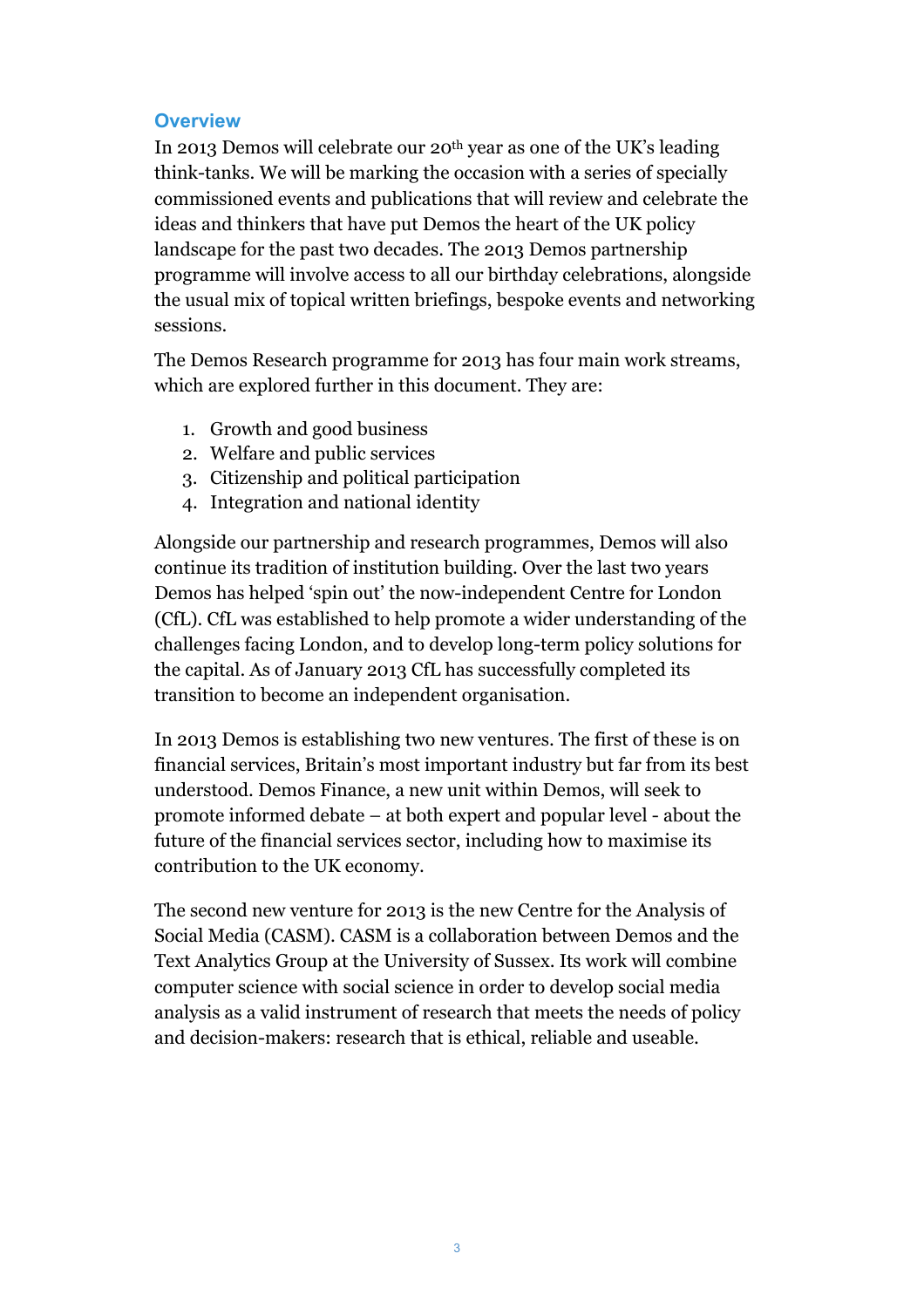## **Growth and good business**

Britain's economic model is stuttering. The financial crisis revealed a series of underlying weaknesses, from an overreliance on low-paid, lowskilled jobs to an underinvestment in productive enterprise.

Policymakers are agreed that the economy must be 'rebalanced', with the help of a new industrial strategy, yet what a forward-looking strategy might look like is not yet clear. Demos will be exploring Britain's future model of growth/industrial policy with Lord Adonis. The work will examine business in the round and what helps and hinders growth: supply chains, skills, innovation, intellectual property, universities, cities and regional growth, state support and the relationship between business and finance.

The financial crisis has also prompted a new public debate about business ethics: how to align value and values. Two thirds of voters believe that companies should take account of wider social considerations. The political response to this has been an appeal for a more 'responsible' or even 'moral' form of capitalism. In 2013 Demos will be exploring how companies can do 'good business', aiming for solutions that lead to the decentralisation of power – to employees, consumers and communities – rather than simply tilting the balance from companies to regulators. As part of this Demos is also seeking funding for a major research project into low status jobs and how they can provide more job satisfaction and a sense of progression even at the lower end of the income scale.

2012 highlights:

- *Measuring Up*: a new tool to measure the social value of CSR activity
- *The Data Dialogue*: how business should respond to consumer anxiety over privacy and personal data
- *Ageing Sociably*: a report exploring the role of socially-minded businesses in tackling loneliness among the elderly

Work in progress:

- *Good Growth for Cities*: applying the Demos/PwC 'good growth' model to the UK's cities
- Everyday entrepreneurship: the attitudes and aspirations of would-be entrepreneurs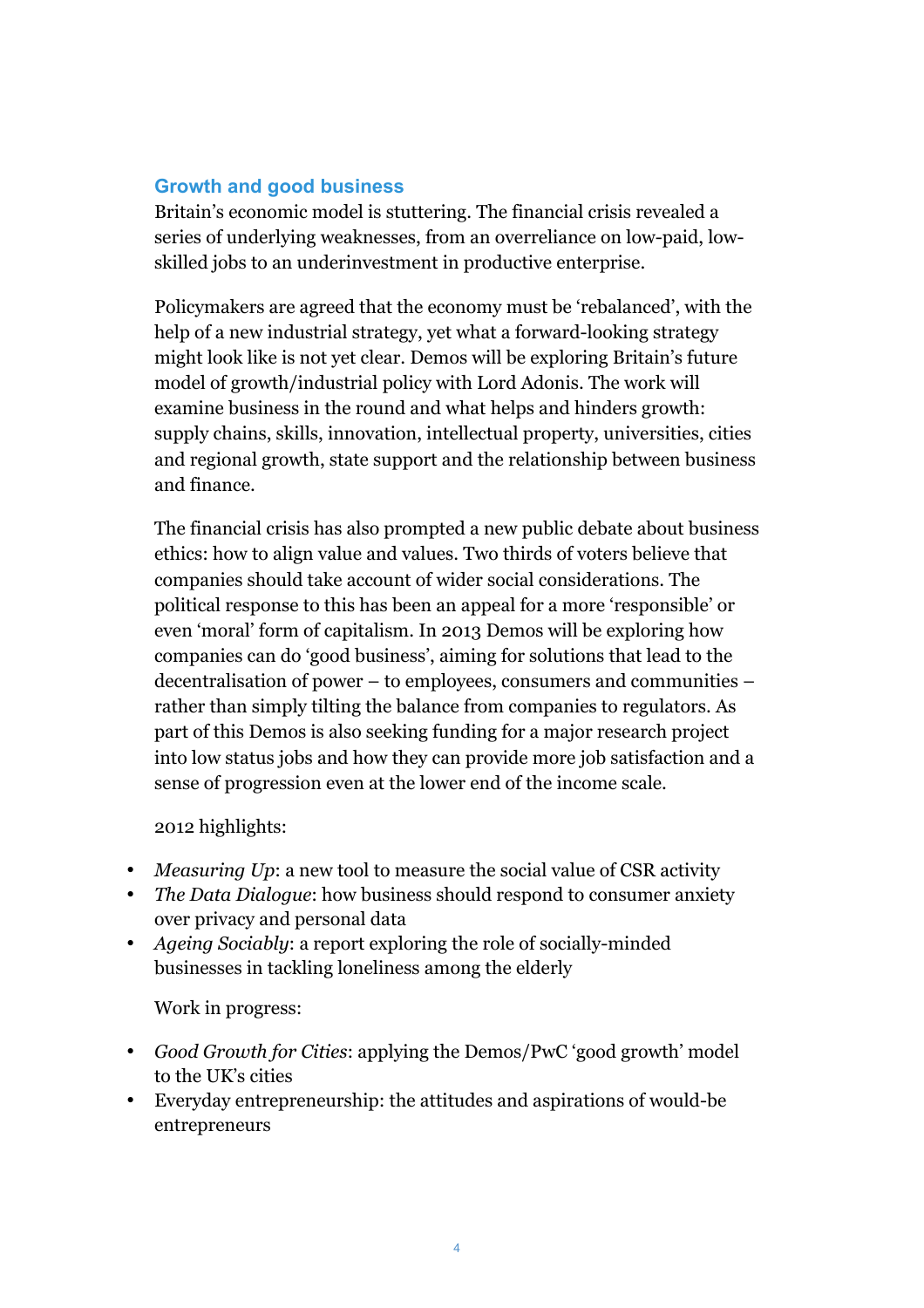• Employers and income protection: the role of employers and unions in promoting financial security when incomes are squeezed

2013 plans:

- Industrial Policy: a Demos taskforce on economic growth with Lord Adonis
- Opening up: how businesses can release data to add value for consumers and society
- Good jobs: how can low status jobs be made worthwhile in modern Britain?

#### **Welfare and public services**

In an age of austerity the question is how Britain affords the services that people need and expect. Budgets are shrinking yet demand for services like education, health and social care is rising. Policymakers must establish what people's real priorities are – and learn to do more with less. Demos will be exploring those priorities through research on public attitudes to key areas of the welfare state: what do people value most and how should finite resources best be put to use? Where and how should the boundaries between individual responsibility and social provision be drawn? Demos will also be exploring alternative models of funding for services, from the use of housing equity to cover social care costs to new forms of insurance and risk pooling within the family and through the public and private and cooperative sectors.

The best public services will continue to be built on good relationships – with professionals between service users. This requires the transfer of power away from large bureaucracies and towards the frontline. Demos has argued for ideas like personal budgets, which allow service users to put together the forms of support that make sense to them. As these ideas become mainstream, Demos will be asking what comes next after user choice is taken for granted. This will mean a greater focus on how institutions like schools, hospitals and universities involve service users in key decisions, beyond an initial choice between one provider or another. What are the incentives, technologies and organisational structures that will amplify the public voice in public services? And how can systems of mutual and family support be encouraged and rewarded by government?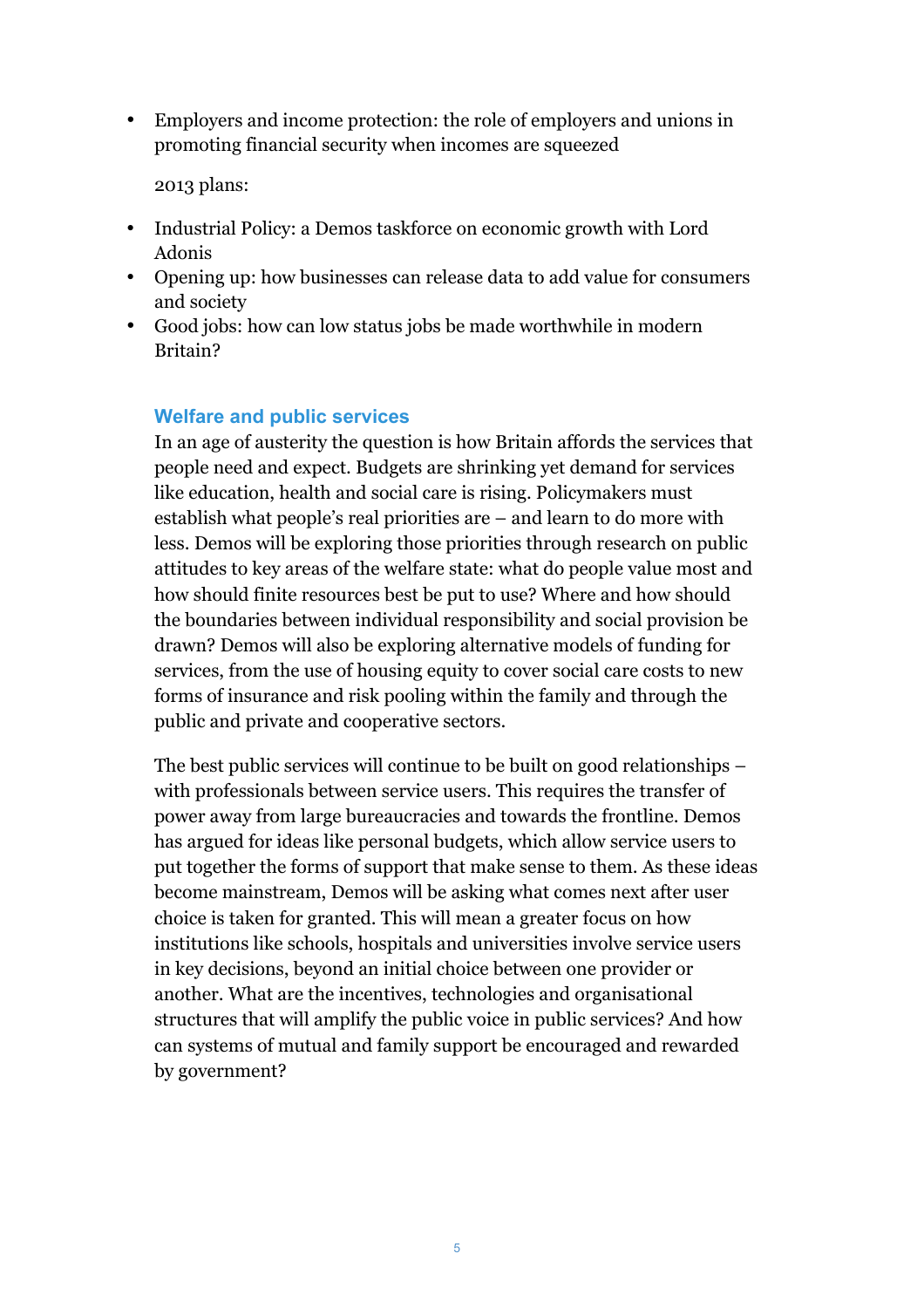2012 highlights

- *Poverty in Perspective*: a ground-breaking study looking at the 'multidimensional' nature of poverty in the UK
- *The Data Dividend*: a report setting out an agenda for transparency and open government
- *Rebalancing Risk and Responsibility*: how government can 'nudge' citizens to take more responsibility for their own wellbeing

Work in progress

- Attitudes to welfare: is the UK going through a generational shift in attitudes to welfare – and if so, what are the causes?
- Personalising services: how can new payment technology, such as prepaid cards, help make services more personalised and responsive to their users?
- Public health and the labour market: what are the effects of unemployment and public health?

2013 plans

- Funding social care: how can Britain best look after its elderly without discouraging personal thrift and mutual support?
- Family welfare: how are families acting as units of mutual support and exchange as welfare entitlements change and home ownership slips out of reach?
- Reshaping the NHS: healthcare is increasingly community driven but people value their local hospitals – how can local conversations help square the circle?

# **Citizenship and political participation**

Britain continues to experience declining public trust and participation in formal politics. This presents a bigger problem than ever, at a time when governments must make fundamental decisions, from spending priorities in austerity to Britain's relationship with key institutions like the EU. Over the next twelve months, Demos will continue its tradition of work on democratic renewal, exploring how trust can be rebuilt in the institutions that still hold great power to shape society.

While the formal structures of democracy have suffered from declining legitimacy, the role of civil society has grown in importance. Britain must find new answers to social problems, such as the rise of loneliness, depression and social isolation. Many of these problems have their roots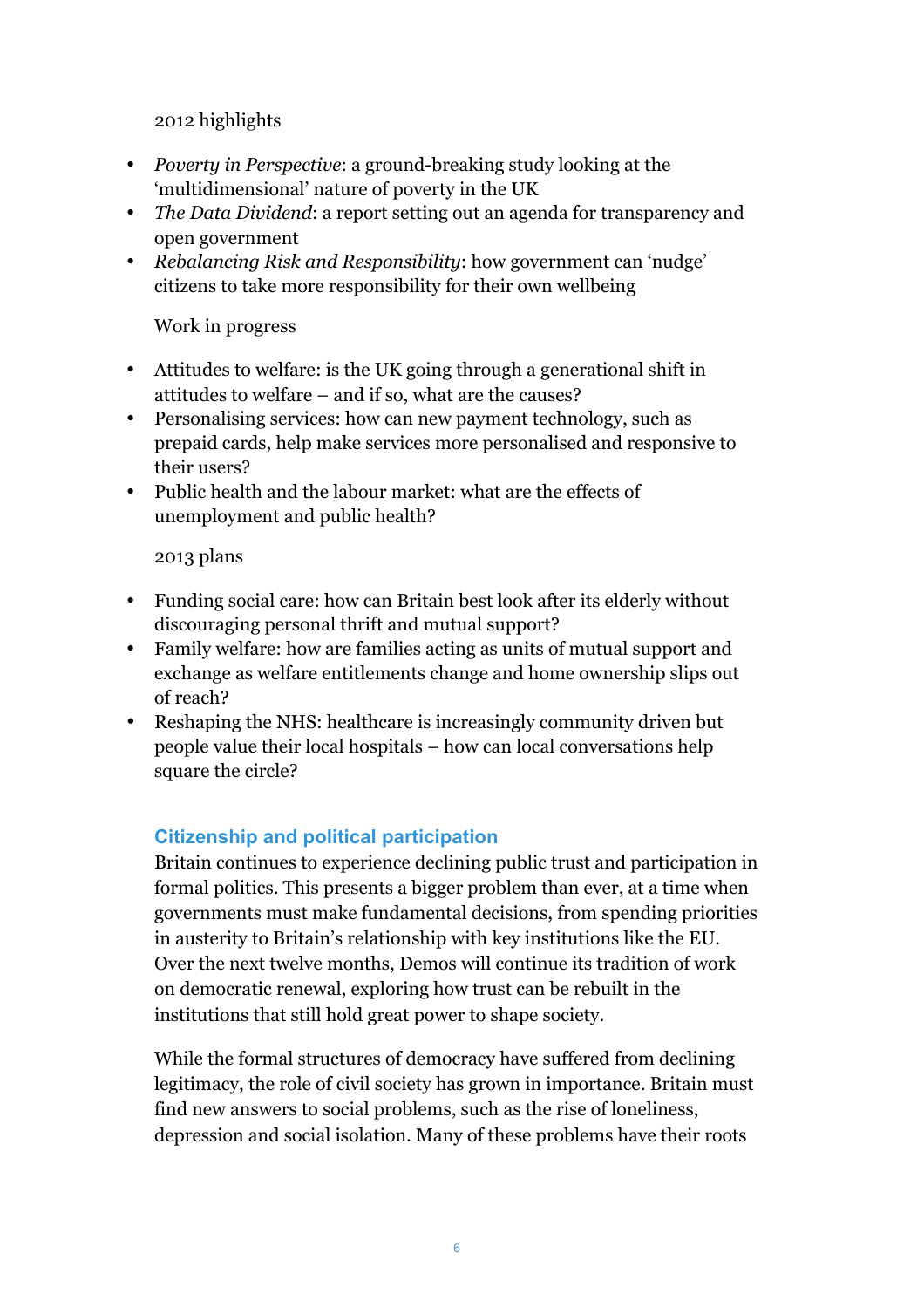in a growing sense of social distance that is the product of globalisation and a more individualised society. In 2013 Demos will explore the ideas and institutions that can help bring together a more fragmented society, from third sector organisations, to faith groups and socially minded businesses.

# 2012 highlights:

- *European Populism*: a series of Demos pamphlets exploring the views of supporters of populist European parties, using Demos' innovative social media research methods
- *Faithful Citizens*: exploring the relationship between faith, politics and civic participation
- *Feeling the Effects*: research into the transmission of alcoholism from one generation to the next

## Work in progress

- Political populists: what are the new populist movements on the Left and Right of politics?
- EU and democracy: what do today's youth think of the European Union?
- Youth participation: an evaluation of the impact of scouting on young people's job prospects

# 2013 plans

- The accountability gap: are local newspapers dying and what will replace them?
- Civic contribution across the lifespan: when are people most engaged in community-based work and why?
- Tackling loneliness: what new technologies and institutions can address Britain's loneliness epidemic?

# **Integration and national identity**

Until recently questions of national identity tended to be taken for granted. Now they are all around us, from questions about Englishness and the future of the Union, to appropriate responses to historically high levels of immigration into the UK. Too many debates in the field of culture and identity are dominated by the assumptions and interests of a mobile, secular graduate political class, which usually favours loose commitments and has generally benefited from globalisation. The challenge is to close the gap between the ordinary voter and the political